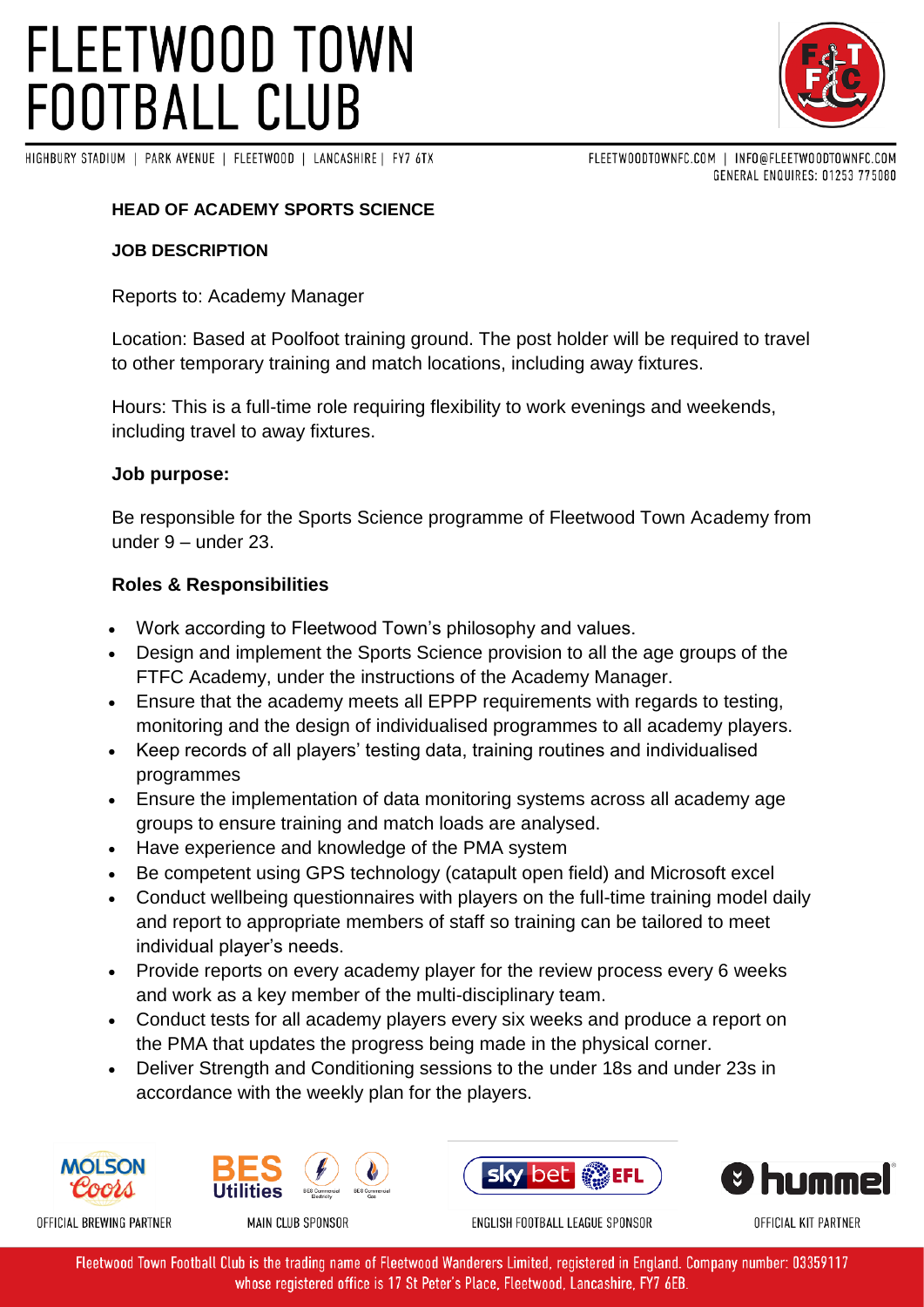# **FLEETWOOD TOWN FOOTBALL CLUB**



HIGHBURY STADIUM | PARK AVENUE | FLEETWOOD | LANCASHIRE | FY7 6TX

FLEETWOODTOWNFC.COM | INFO@FLEETWOODTOWNFC.COM GENERAL ENQUIRES: 01253 775080

- Deliver Specific football fitness related sessions to players on the full-time training model when appropriate in accordance with the weekly training schedule.
- Conduct body fat monitoring tests with all players on the full-time training model on a 6 weekly cycle.
- Deliver workshops to players and parents on diet and nutrition ensuring players have a full understanding of the dietary requirements of a professional footballer.
- Work with accommodation providers to ensure players are living a healthy lifestyle whilst under our care.
- Deliver and coordinate sessions with the u9-16 age groups in relation to athletic development.
- Be responsible for the design and implementation of all individualised programmes to every player in the academy from under 23 to under 9.
- Look to develop relationships with local education organisations where the club may have the opportunity to develop innovative strategies in regards to sports science.
- Be a key member of the Academy management team and attend all Academy Management Team meetings
- Be responsible for the organisation and direction of weekly Sports science and medicine meetings that should include all staff who have input into this area.
- Be flexible to meet any other reasonable demands that the club may place on you within your role.
- Manage the academy sports science intern programme to ensure the academy is well covered to deliver sessions.
- Deliver CPD events to staff, players and parents at the academy to enhance knowledge and good practice in this area.

### **Person Specification**

- Master's degree in Sport Science
- Previous experience in within a professional football club
- Self motivated
- Passionate
- Clean driving licence and with access to a vehicle
- Enhanced knowledge off the EPPP

Please send your CV and a cover letter providing full details of why you feel you would be suited to this role. The closing date is 9th July 2018.



OFFICIAL BREWING PARTNER



MAIN CLUB SPONSOR





OFFICIAL KIT PARTNER

ENGLISH FOOTBALL LEAGUE SPONSOR

Fleetwood Town Football Club is the trading name of Fleetwood Wanderers Limited, registered in England. Company number: 03359117 whose registered office is 17 St Peter's Place, Fleetwood, Lancashire, FY7 6EB.